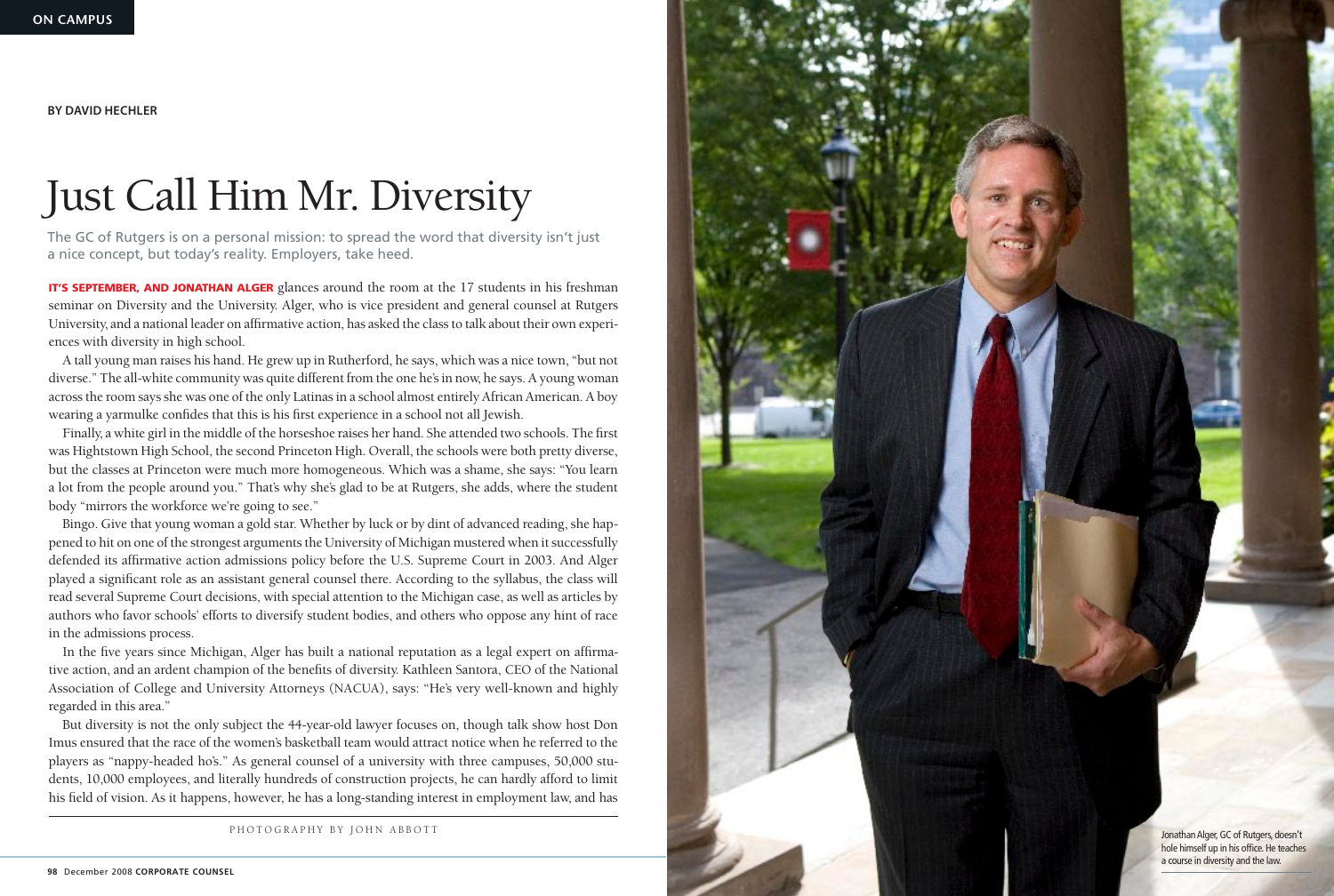

valuable advice for companies on this subject. Just as his students can expect to join a diverse workforce when they leave campus, so should their future employers anticipate the claims they're likely to bring with them when they arrive.

As Alger recently told a gathering of in-house lawyers at a Manhattan seminar hosted by Littler Mendelson, their companies' new employees may request accommodations on a smorgasbord of issues: mental conditions (like Attention Deficit Disorder); religious beliefs (the right to wear veils in photo IDs);

**HOW DID** a middle-class white kid get to be a mover and shaker on race? Improbably. As he told his class at Rutgers, his own high school in the suburbs outside of Rochester, New York, was so

sexual orientation (transgenders' right to use the bathroom of their choice); and emotional well-being (the right to a bully-free workplace). "These are the claims that are coming your way," he warned, "if they haven't already."

entrenched with white Protestants that Catholics were the minorities to them. "For us," he says, "that was diversity."

His first taste of a heterogeneous community was Swarthmore College, where he learned a lesson on race in a course in which the subject was never mentioned. It was an art history class taught by four professors who took turns lecturing on their specialties. On the day they began talking about Asian art, Alger assumed the speaker would be the professor who was Asian American. But to his surprise, that turned out

to be the specialty of one of her colleagues. He realized his assumption was nothing more than a stereotype. "It was an incredibly powerful learning experience," he recalls.

His next stop was Harvard Law School. He was attracted to labor and employment law because "it seemed to have a real impact on people's lives." But he has vivid memories of a class discussion on affirmative action in which African American classmates emphati-

cally disagreed. "I saw that you could not equate somebody's race or ethnicity with a particular point of view," he says. "And that, of course, is the argument that was the centerpiece of the University of Michigan litigation." Diversity, the argument goes, benefits everyone on campus—majority and minority students alike.

Three years at Morgan, Lewis & Bockius in Washington, D.C., honed his knowledge of employment law and helped pay off student loans. But it was his next job, at the U.S. Department of

Education, Office for Civil Rights, that gave him his first taste of training a staff on diversity—and encountering resentment in the process.

> Alger left Michigan because he wanted to be the general counsel of a major research university. The jobs don't turn over very often, he says, and when the one at Rutgers opened, he was immediately interested. Richard McCormick, Rutgers's president, says Alger's expertise in diversity isn't why the school hired him in 2005. With an undergraduate student body that is 45 percent minor- $\bar{\xi}$  ity, Rutgers cares a great deal about

It was 1994, and Alger was explaining when the department could award minority scholarships. He'd helped develop the policy, but an African American department investigator wondered what gave a white man standing to speak. One of Alger's supervisors, who was also African American, answered before he could. "Everyone has something to contribute," she said, "and no one is off the hook."

He felt very self-conscious when it happened, he says. It reminded him of the summer he spent in Japan when he was 17. For the first time in his life, he was the minority. He remembers how acutely uncomfortable he felt when he was stared at in Nagasaki on Remembrance Day. It was only much later that he understood the valuable lesson he'd learned.

At the Education Department he realized his primary interest was higher

He brought up a tricky employment issue at the Littler conference in Manhattan. Alger sits on the governing board of his church, where a couple came from out of town to interview for two pastor positions. They'd brought their infant in tow, and the wife excused herself to feed the baby. "Why did you have to do that?" the committee asked when she returned. "Couldn't you have in the November election. E major research dinversity. The jobs don't intent issue at the Entire conference in their rejects animative act<br>
E turn over very often, he says, and when Manhattan. Alger sits on the governing O'Connor may have been<br>
di



Jonathan Alger engaging his young students. He's become one of the nation's preeminent experts on affirmative action.

education, and, following four years at the American Association of University Professors, he was hired by the University of Michigan in 2000.

The affirmative action cases had diversity, McCormick adds, nothing to do with his taking the job. The Supreme Court didn't grant cert until after he'd arrived, and even then he only got involved when another lawyer left. The two lawsuits were brought by students who claimed they were rejected by the law school and the College of Literature, Science, and the Arts, respectively, because the er's first acts, university's admissions policies favored racial minorities, which violated their own Fourteenth Amendment right to equal protection. The justices held that the law school's policy properly used race as one of several factors, while the undergraduate policy was the unconstitutional equivalent of a quota.

> **DIVERSITY REMAINS** a driving force in Alger's career, and the battles continue. The victory in Michigan did not go unchallenged. Ward Connerly, founder and president of the American Civil Rights Institute in Sacramento, engineered a ballot initiative in the state similar to the one he'd introduced in California (Proposition 209), which in 1996 banned race-based preferences in admissions. The Michigan initiative passed in 2006 with 58 percent of the vote. Roger Clegg, president and GC of the Center for Equal Opportunity in Falls Church, Virginia, supported the effort and says it shows that the most important court—public opinion—rejects affirmative action. "Justice O'Connor may have been persuaded that this was a good idea," says Clegg, "but most of the people in Michigan—a very blue state—were not." Washington State has also adopted the measure, and at press time voters in Nebraska and Colorado were set to vote on initiatives

Alger worked closely with outside counsel developing the briefs and oral arguments. Addressing the court of public opinion, he gave speeches and media interviews. But his largest contribution was coordinating the amici briefs, which were prominently cited by Justice Sandra Day O'Connor in the opinion that approved the law school's approach. Citing briefs from General Motors Corp. and a consortium of 65 prominent companies, she wrote that the benefits of a diverse student body "are not theoretical but real, as major American businesses have made clear that the skills needed in today's increasingly global marketplace can only be developed through exposure to widely diverse people, cultures, ideas, and viewpoints."

and Alger's expertise was a big plus. But the search committee was looking for a GC who

could handle it all. And that's what they got, he says. One of Alg-



the president recalls, was visiting the schools and colleges, introducing himself to the deans, and telling them how he could help: "I think that was an eyeopener for people who were accustomed to talking to a lawyer only when they encountered trouble."

There's plenty to keep him busy. There have been questions and complaints about the football coach's contract. The administration and board of governors have been criticized by the media for shrouding too many of their discussions and decisions in secrecy. (Good governance requires confidential discussions as well as open meetings, the GC responds.)

Alger seems to relish most the problems that are cutting-edge. Within the past year, several Muslim students objected to being photographed without their veils, and having to wear an ID that displayed their faces. The key to finding a solution, he says, is often communication. In this instance, the women were willing to be photographed by females with no men present, he says. And the school agreed they could display the image only when necessary.

brought a bottle?" As a lawyer, Alger told the conference, "I was cringing." It turned out fine: The couple got the jobs. But he advised the church committee to avoid future comments that could be construed as discriminatory.

The latest developments on campus, Alger continues, are transgenders' use of bathrooms (the kids get it, but older employees freak out), and claims against bullying in the workplace. "We see it all," Alger tells the audience. "And it's coming your way."

Alger left Michigan because, he says, he wanted to be the GC of a major research university like Rutgers.

## **Alger's own high school in the suburbs of Rochester, New York, was dominated by white Protestants. "For us," he says of the few Catholics in the neighborhood, "that was diversity."**